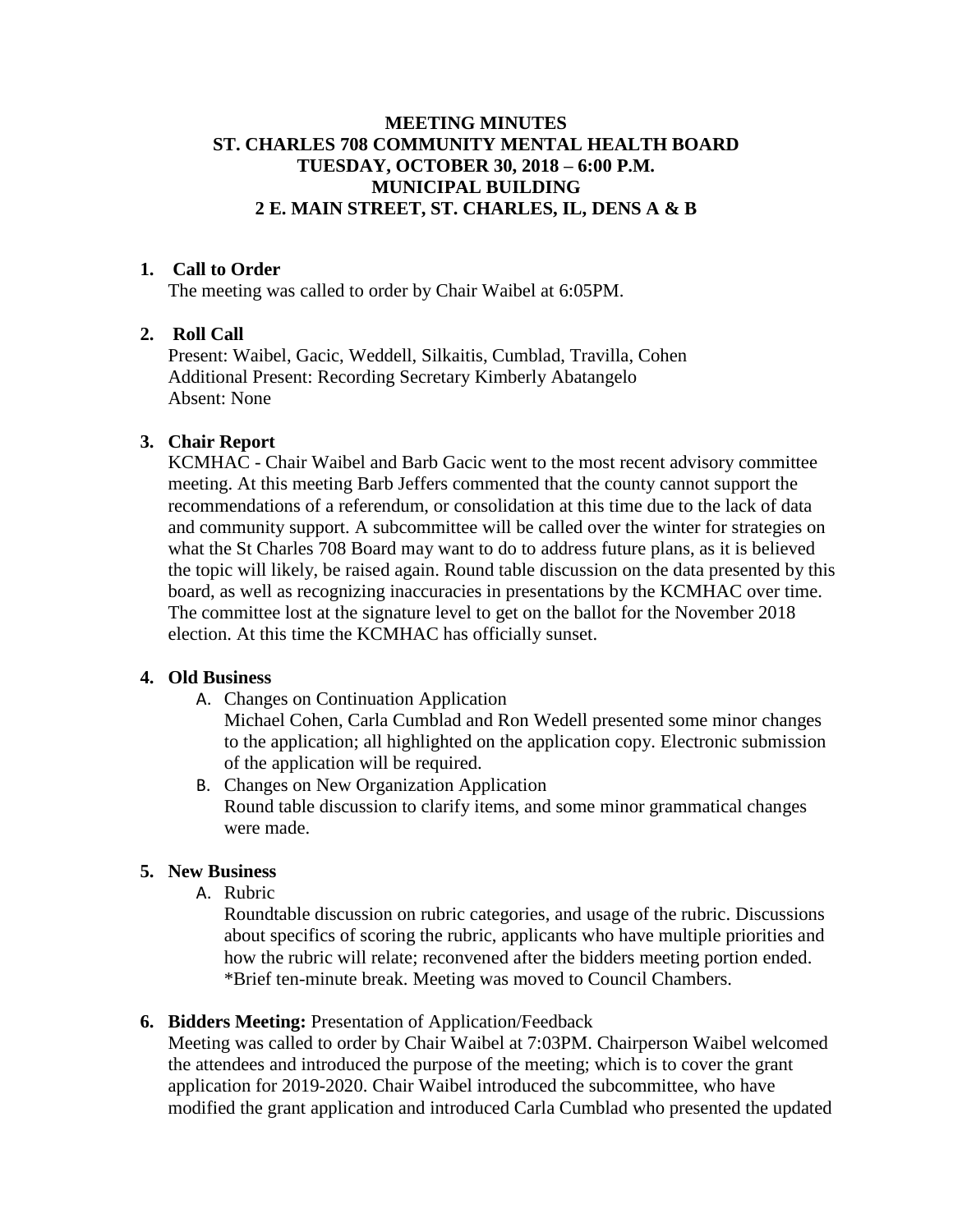St Charles 708 Mental Health Board Meeting Minutes October 30, 2018 Page 2

> version of the grant application to attendees. Carla offered opportunity to attendees to ask questions or offer comments on the experience of the application from last year. It was shared that presentation night will be February  $28<sup>th</sup>$ , 2019 and that attendance and presentation are mandatory for all applicants. The application was presented section by section. Clarifying questions were asked and answered throughout the presentation. Applications will be available December  $14<sup>th</sup>$ , 2018, on the City of St Charles website, applications are due January  $16<sup>th</sup>$ , 2019. Bidders meeting portion of the meeting ended at 7:50PM. Names of attendees and their organization represented, attached to these minutes.

\*Brief 5-minute break. Meeting resumed at 8:03PM

Meeting resumed discussing modifications to the continuation application, and modifications to the new organization application. Round table discussion to change some grammatical items for clarification.

### **7. Action:**

- A. Approve Continuation Application Motion to approve the revised continuation application. Motion made by; Barb Gacic second by Brian Travilla. Voice Vote: Aye:7 No: 0 Motion carried.
- B. Approve New Organization Application Motion to approve the revised new organization application. (Living Well didn't apply for funding this year; if they apply next year they aren't a new organization, rather they will apply with a new initial application.) Motion made by; Ron Silkaitis second by Barb Gacic. Voice Vote: Aye: 7 No:0 Motion carried.

# **8. Future Agenda Items**

Chair Waibel discussed future meeting date planned as: February  $7<sup>th</sup>$ , 2018 at 5:30PM. February  $28<sup>th</sup>$ , 2018 for presentations from applicants. March  $6<sup>th</sup>$ , 2018 5:30PM for allocation decision.

# **9. Adjourn**

Motion to adjourn made by; Carla Cumblad second by Brian Travilla. Voice Vote: Aye:7 No: 0 Meeting adjourned at 8:45PM.

#### *ADA Compliance*

Any individual with a disability requesting a reasonable accommodation in order to participate in a public meeting Should contact the ADA Coordinator, Jennifer McMahon, at least 48 hours in advance to the scheduled meeting. The ADA Coordinator can be reached in person at 2 East Main Street, St. Charles, IL, via telephone at (630) 377 4446 or 800 526 0844 (TDD), or via e-mail at *jmcmahon@stcharlesil.gov*. Every effort will be made to allow for